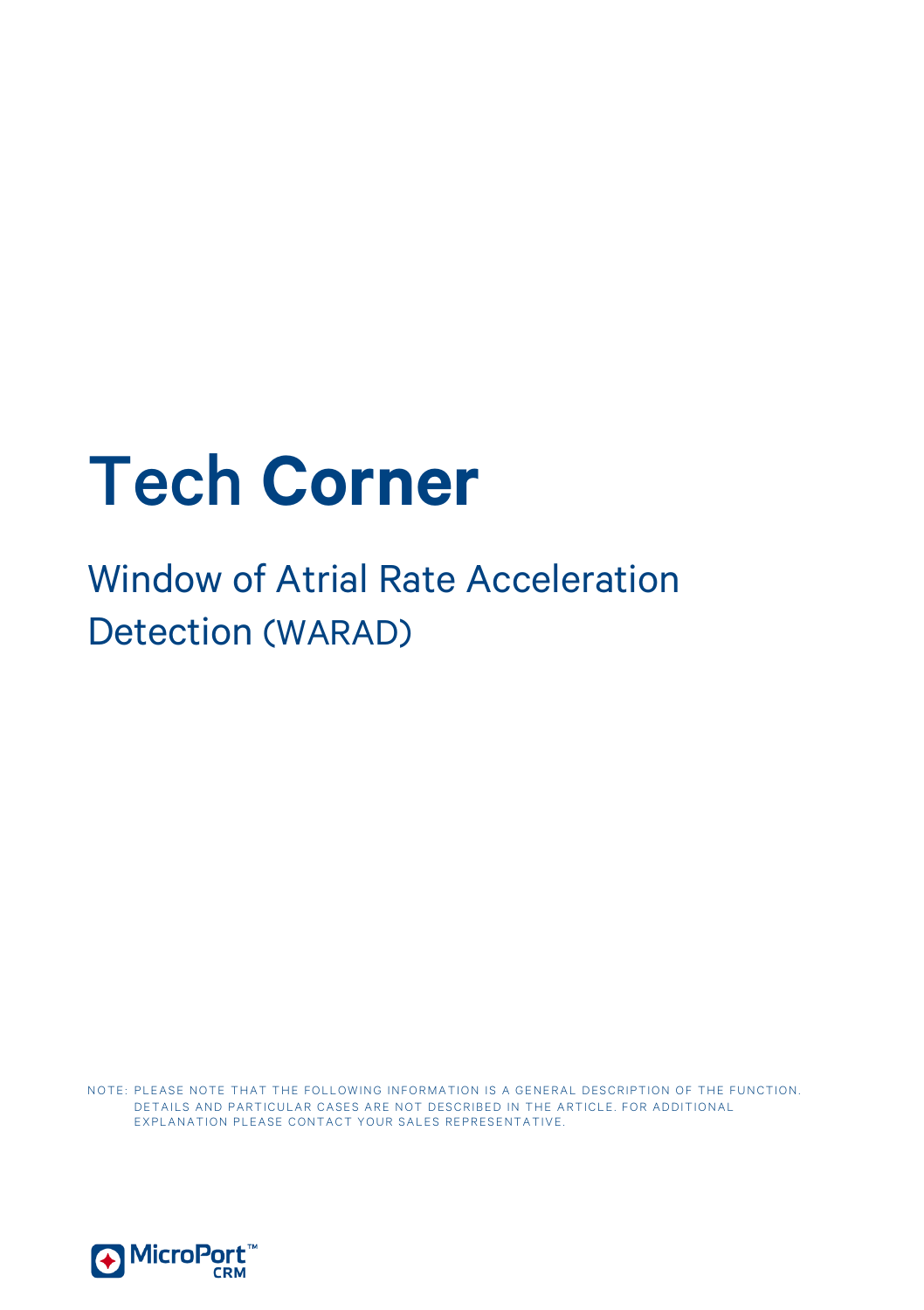# **Table of Contents**

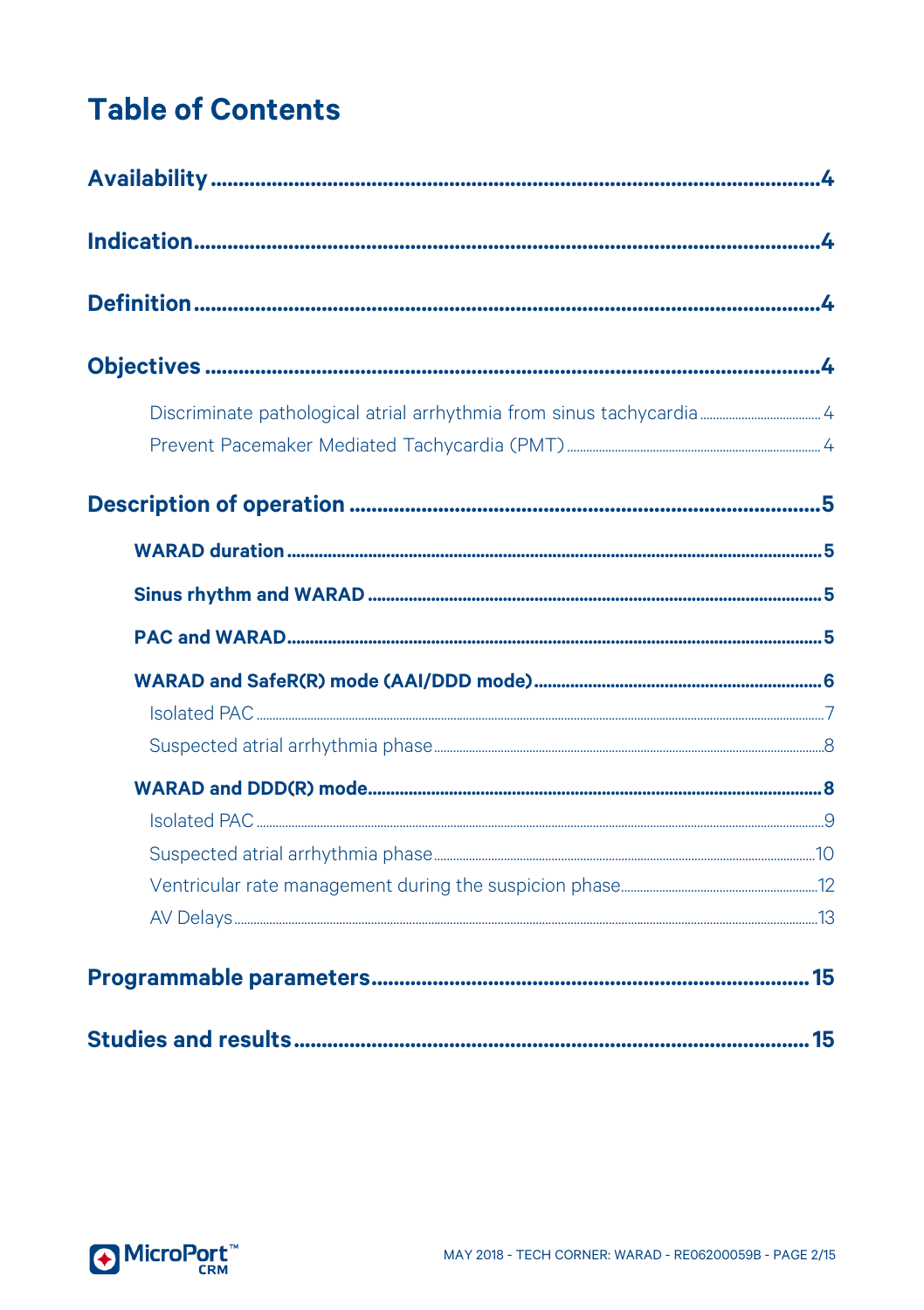# **Window of Atrial Rate Acceleration Detection (WARAD)**

The WARAD (Window of Atrial Rate Acceleration Detection) is designed to monitor the atrial activity in order to discriminate pathological atrial waves (Atrial Fibrillation, Atrial Flutter, Atrial Tachycardias) from sinus P waves. This atrial discriminator uses atrial prematurity to trigger mode switching.

Please refer to the Fallback Mode Switch Tech Corner article for more details on the Fallback Mode Switch algorithm.

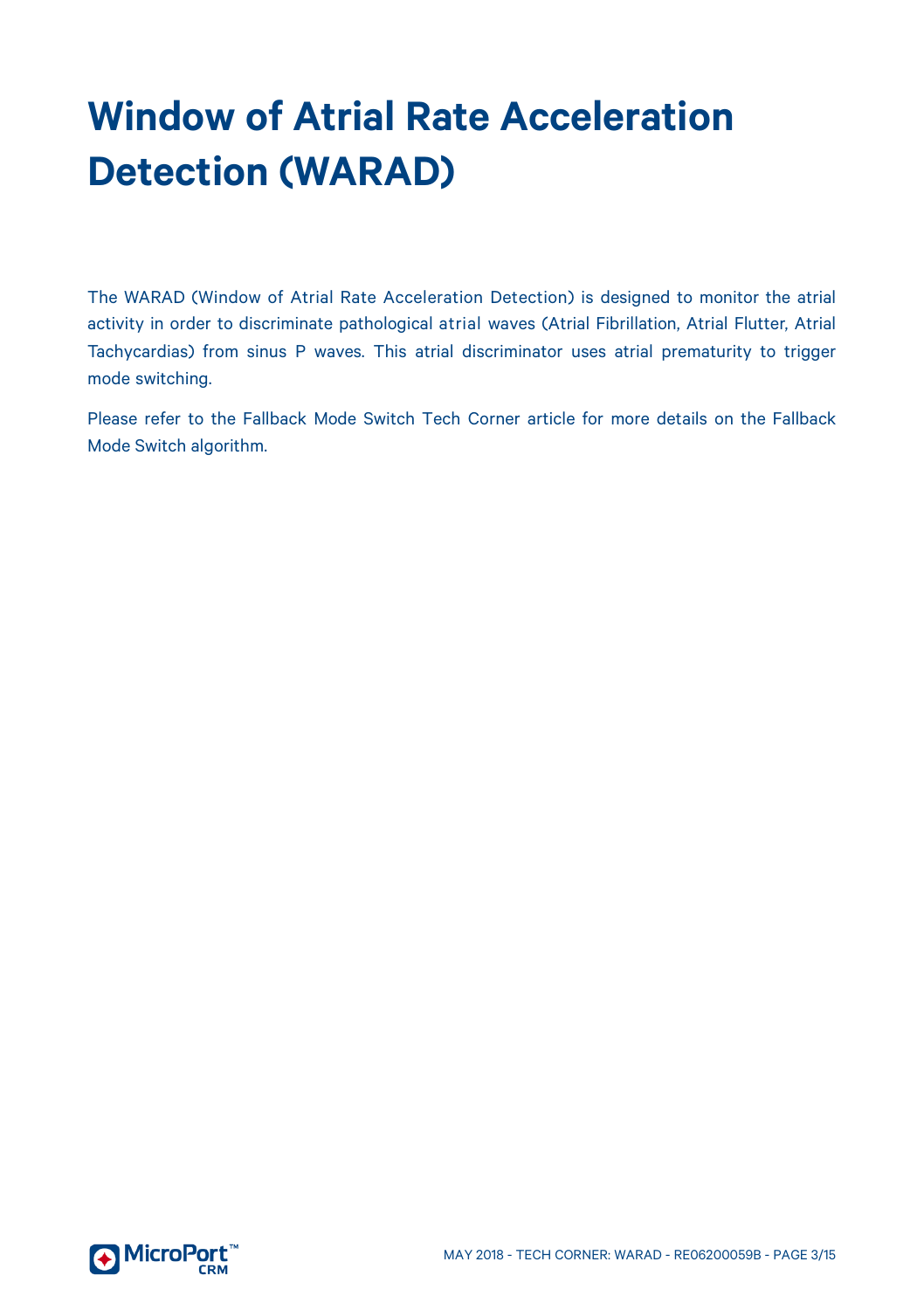# <span id="page-3-0"></span>**AVAILABILITY**

The WARAD function is available in all dual chamber MicroPort Pacemakers, ICDs, CRT-D and CRT-P models.

### <span id="page-3-1"></span>**INDICATION**

<span id="page-3-2"></span>The WARAD is indicated for all adult patients, in particular those with atrial arrhythmias.

# **DEFINITION**

The WARAD is a dynamic atrial refractory period that is automatically triggered after every atrial event. The duration is automatically calculated by the device and not programmable.

## <span id="page-3-3"></span>**OBJECTIVES**

#### <span id="page-3-4"></span>**Discriminate pathological atrial arrhythmia from sinus tachycardia**

MicroPort has based the detection criterion on atrial prematurity:

- If the atrial acceleration is progressive, it is classified as a sinus tachycardia.
- If the atrial acceleration is sudden, it is classified as an atrial arrhythmia.

Thanks to the WARAD, the device monitors atrial event prematurity beat by beat, and is able to label each atrial cycle as "normal" or "premature" (PAC = Premature Atrial Contraction).

#### <span id="page-3-5"></span>**Prevent Pacemaker Mediated Tachycardia (PMT)**

The WARAD prevents the onset of Pacemaker Mediated Tachycardia (PMT) in the event of retrograde conduction. If a retrograde P wave falls within the WARAD, the pacemaker does not start an AV delay, thus preventing induction of PMT (see the section "*WARAD and DDD(R) mode*", pag[e 8\)](#page-7-2). [1](#page-3-6)

<span id="page-3-6"></span><sup>1</sup> Maillard L, Razani M, for the Chorus II Multicenter Study. Prevention of ELTS with an innovative fallback *algorithm. PACE. 1995;18 (pt 2) Abstract437:1213*

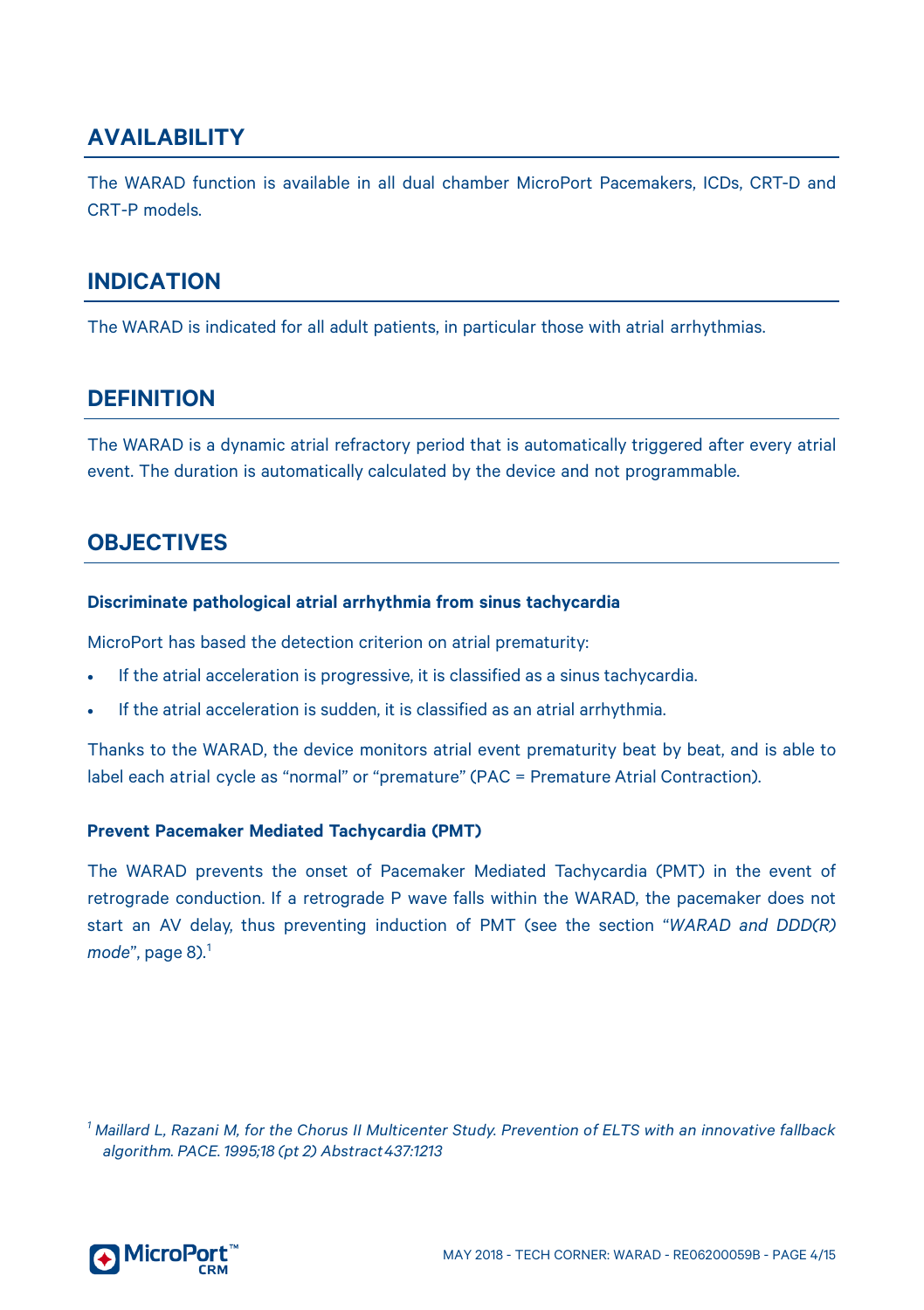# <span id="page-4-0"></span>**DESCRIPTION OF OPERATION**

The device analyzes cycle by cycle to monitor the acceleration of the atrial rhythm. The WARAD is triggered on every atrial event:

- Paced event (marker: Ap)
- Sensed event outside protection periods (marker: As)
- Sensed event inside protection periods (WARAD and Atrial Refractory Period)[2](#page-4-4) (marker: Ar)

# <span id="page-4-1"></span>**WARAD duration**

As long as the atrial rhythm is paced or is a normal sinus rhythm, the WARAD duration is:

- **When the rhythm beats more than or is equal to 80 bpm:** The WARAD duration is 75 % of the previous As-As interval if the atrial event is a sinus P wave (or 75% of the average of the last 8 "normal"[3](#page-4-5) atrial intervals if the atrial event is a paced atrium).
- **When the rhythm beats less than 80 bpm:** The WARAD duration is 62.5 % of the previous As-As interval if the atrial event is a sinus P wave (or 62.5 % of the average of the last 8 "normal"3 atrial intervals if the atrial event is a paced atrium).

# <span id="page-4-2"></span>**Sinus rhythm and WARAD**

The sinus activity is considered as "normal" as long as the atrial events occur outside the WARAD (and the cycles do not contain asynchronous ventricular events).

## <span id="page-4-3"></span>**PAC and WARAD**

An atrial event is considered as a Premature Atrial Contraction (PAC) if it is detected within the WARAD.

<span id="page-4-4"></span>*<sup>2</sup> Except in SYMPHONY, RHAPSODY pacemakers, nor in OVATIO defibrillators programmed in DDD mode*

<span id="page-4-5"></span>*<sup>3</sup> Intervals without PAC nor asynchronous ventricular event*

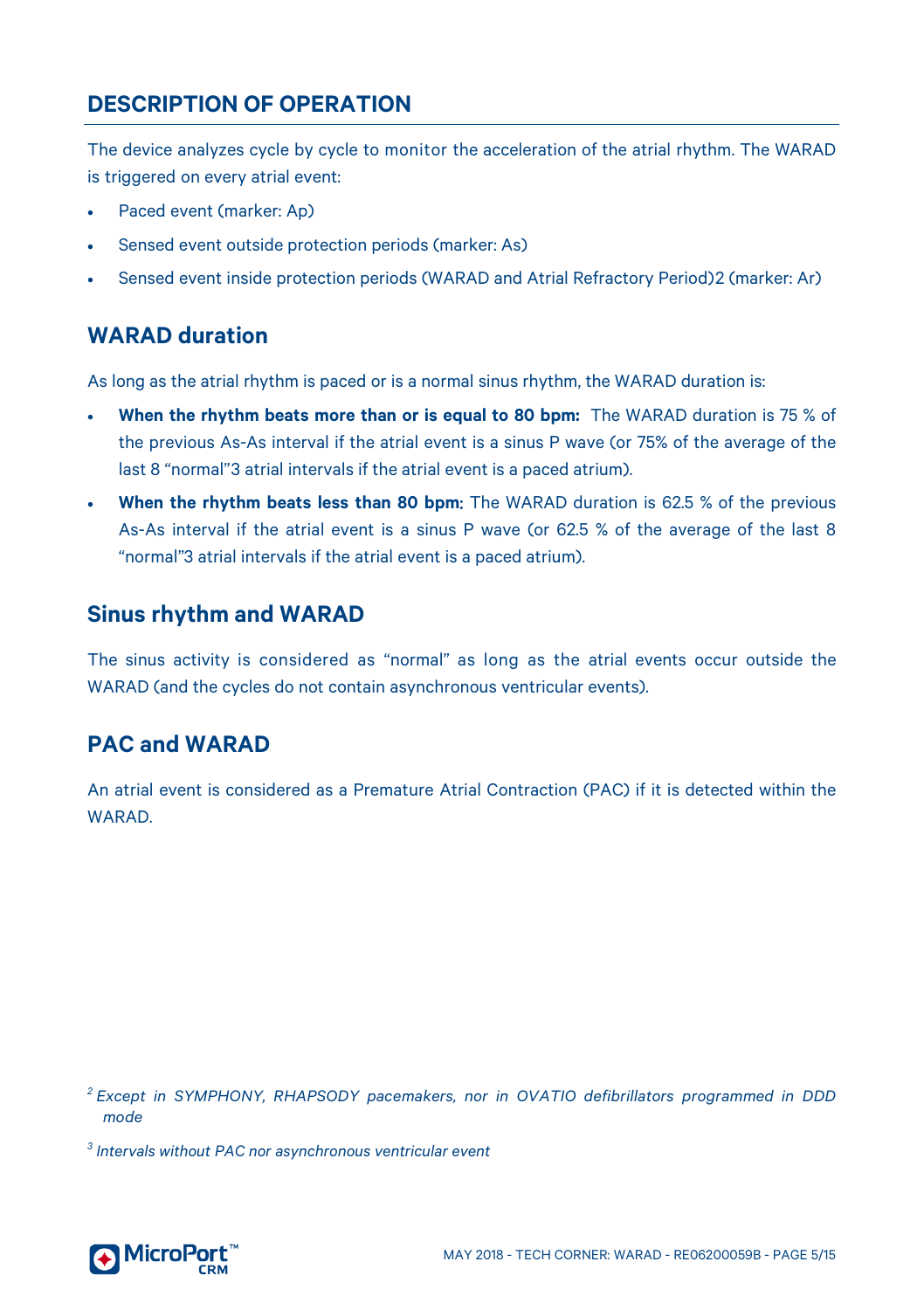

#### Example: Sinus rhythm: 60 bpm, REPLY DR, DDD mode

*The WARAD is triggered on every atrial event (As, Ap, Ar). The WARAD duration depends on the atrial paced or sinus rhythm (here 62.5% of the previous As-Asinterval). An atrial event is considered as a PAC (Premature Atrial Contraction) if it is detected within the WARAD.*

# <span id="page-5-0"></span>**WARAD and SafeR(R) mode (AAI/DDD mode)**

SafeR mode<sup>[4](#page-5-1)</sup> provides AAI pacing while continuously monitoring AV conduction (ADI mode).

In SafeR mode (ADI mode) the WARAD is triggered on every atrial event and when sensing the first PAC in the cycle, the device starts:

- a new WARAD of 500 ms max from the PAC
- a new atrial escape interval at basic or sensor rate (or the intermediate escape interval if the "Pause Suppression" parameter from th[e AF prevention](http://wiknow.sorin.com/doku.php?id=algorithms%3Aaf_prevention) [algorithms](http://wiknow.sorin.com/doku.php?id=algorithms%3Aaf_prevention) is programmed[5\)](#page-5-2).

<span id="page-5-1"></span>*<sup>4</sup> For more information on this mode, see the article on "SafeR pacing mode".*

<span id="page-5-2"></span>*<sup>5</sup> This function is not available in the US.*

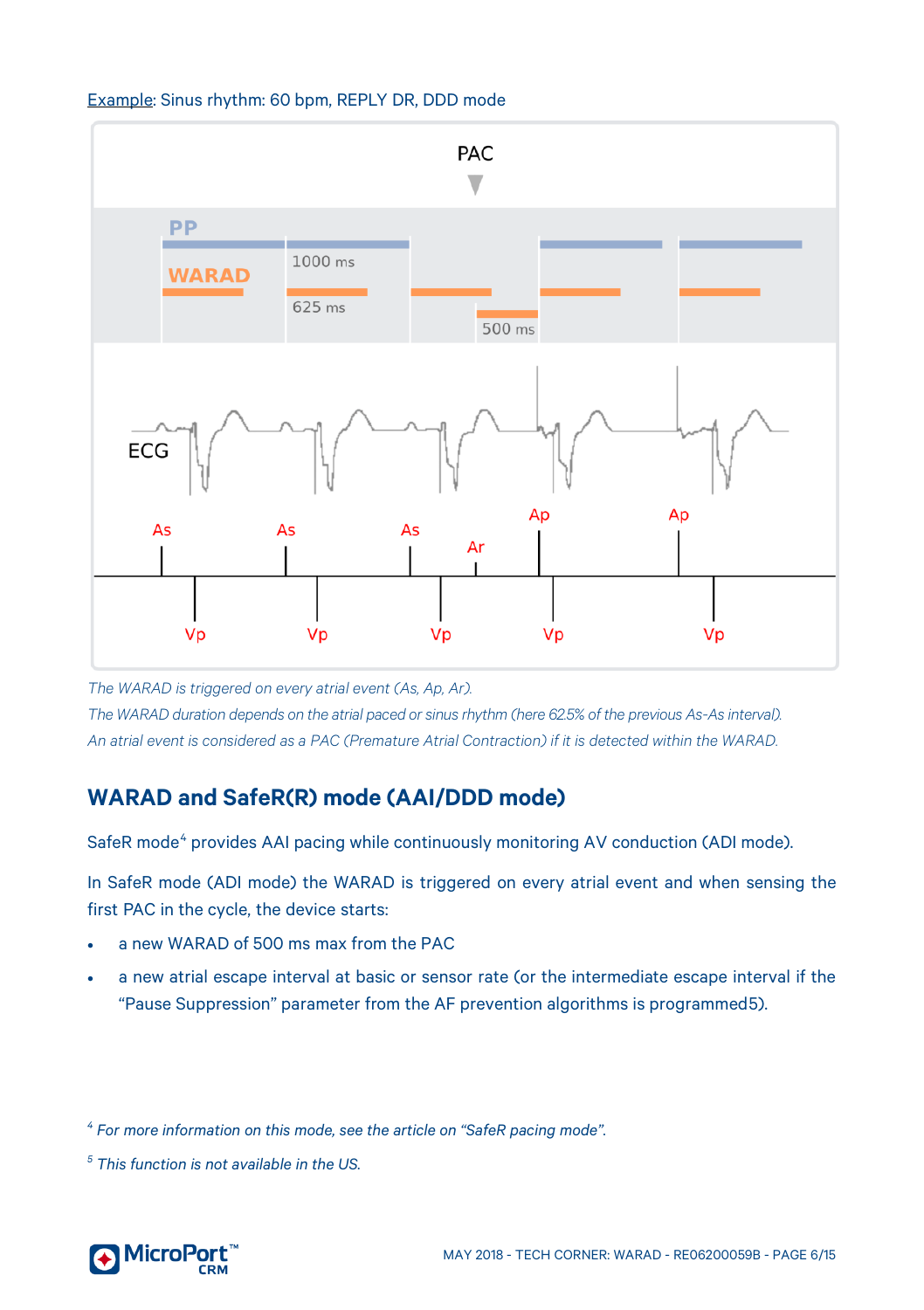#### Notes:

- The device switches to DDD mode upon occurrence of AV block (for the functioning of the WARAD and DDD mode, see the section "WARAD and DDD(R) mode", pag[e 8\)](#page-7-2).
- In SafeR mode, the Fallback Mode Switch is required and forced ON.

#### <span id="page-6-0"></span>**Isolated PAC**

After sensing a PAC:

- If the ventricular cycle ends with an atrial pacing, the PAC is considered as an isolated PAC and the device does not enter in suspicion phase.
- If the ventricular cycle does not end with an atrial pacing, the device enters in suspicion phase of atrial arrhythmia (see example below).





*After sensing the PAC, the ventricular cycle does not end with atrial pacing so it is considered as a cycle in suspicion of atrial arrhythmia. All other cycles are not in suspicion since they do not contain any PAC.*

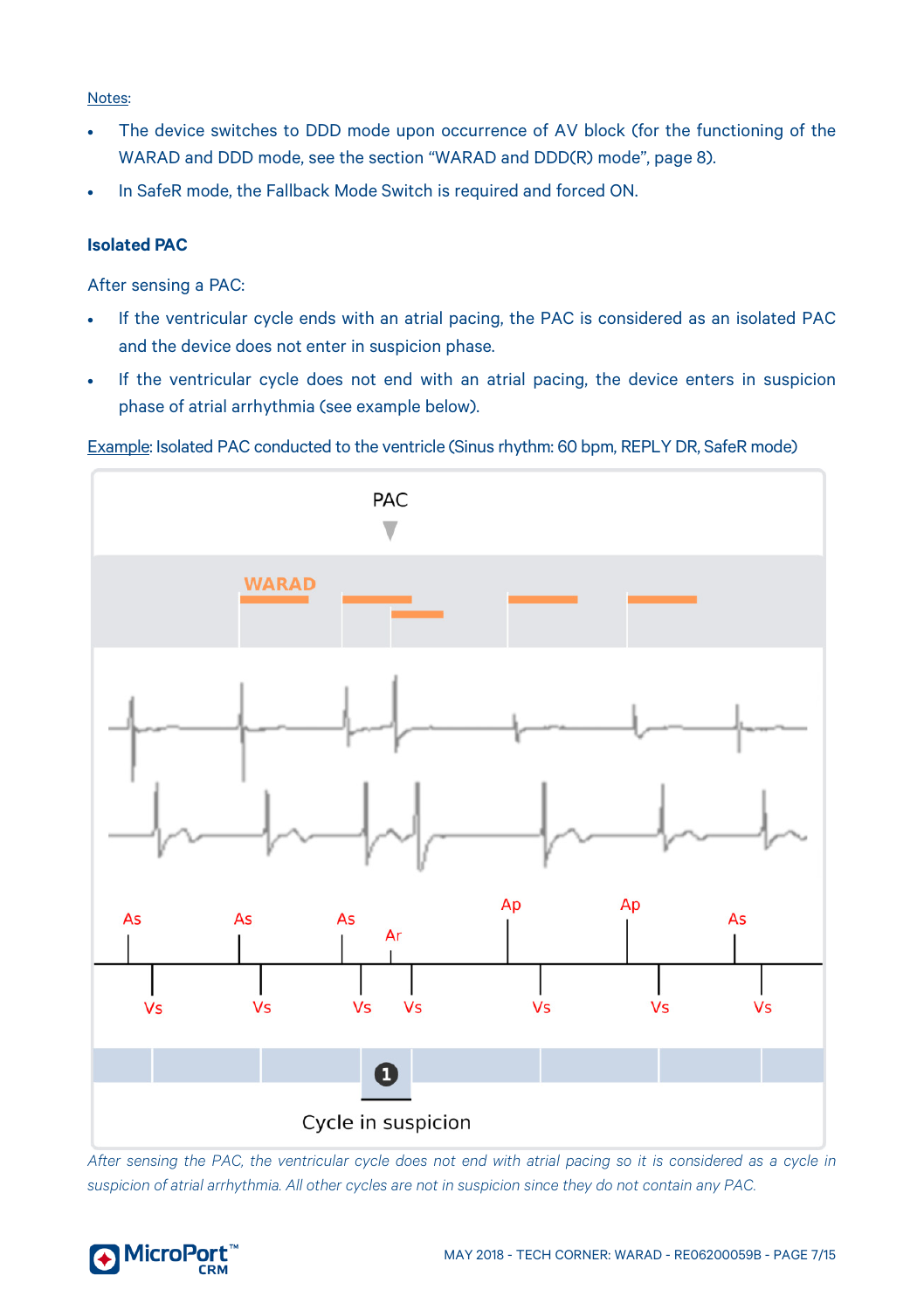#### <span id="page-7-0"></span>**Suspected atrial arrhythmia phase**

Once the device has entered in suspicion phase, each following ventricular cycle containing a PAC (or PACs) is identified as a cycle in suspicion of atrial arrhythmia.



Example: Short atrial run conducted to the ventricle (REPLY DR, SafeR mode)

*All ventricular cycles containing a PAC are considered as cycles in suspicion of atrial arrhythmia.* 

<span id="page-7-2"></span>The cycles in suspicion are logged and statistically analyzed (see more information in the articles "*Fallback Mode Switch*" and "*SafeR pacing mode*").

# <span id="page-7-1"></span>**WARAD and DDD(R) mode**

In DDD mode, the WARAD is triggered on every atrial event. When sensing the first PAC in the cycle, the device does not initiate an AV delay, and starts:

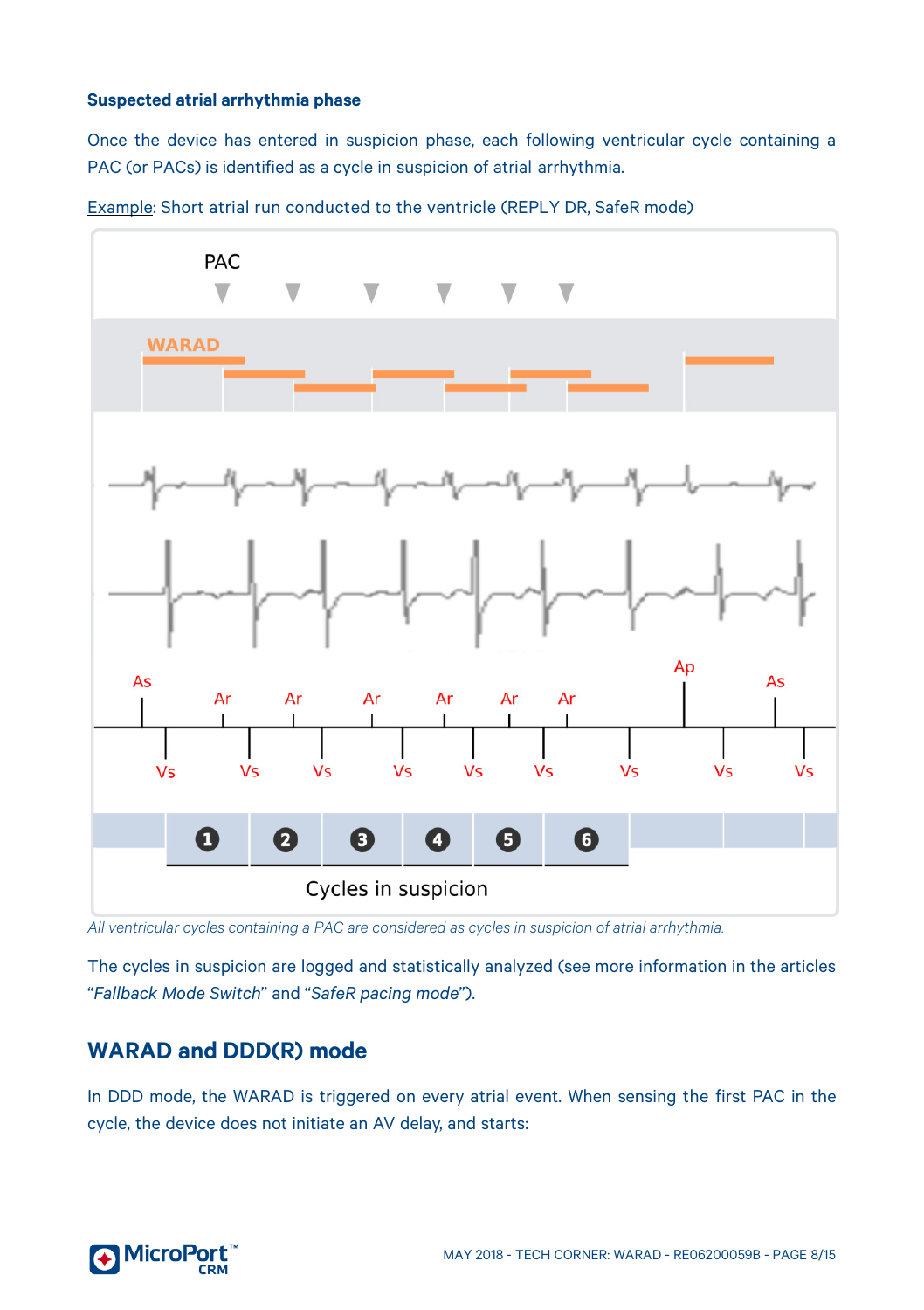- a new WARAD of 500 ms max from the PAC[6](#page-8-1)
- a new atrial escape interval of 500 ms

By starting the 500 ms escape interval, the device avoids atrial pacing until 500 ms from the PAC which may reduce atrial arrhythmia, and will maintain an N:1 AV association.

Note: This behaviour is available even if Fallback Mode Switch is OFF.

#### <span id="page-8-0"></span>**Isolated PAC**

After sensing a PAC, if the ventricular cycle ends with an atrial pacing, the PAC is considered as an isolated PAC.





*When sensing an isolated PAC, the device does not initiate an AV delay, and starts a new WARAD (500 ms max) and an atrial escape interval (AEI) of 500 ms (or intermediate escape interval if Pause suppression is programmed[7](#page-8-2) ).*

<span id="page-8-1"></span>*<sup>6</sup> except in SYMPHONY, RHAPSODYpacemakers and OVATIOdefibrillators*

<span id="page-8-2"></span>*<sup>7</sup> This function is not available in the US.*

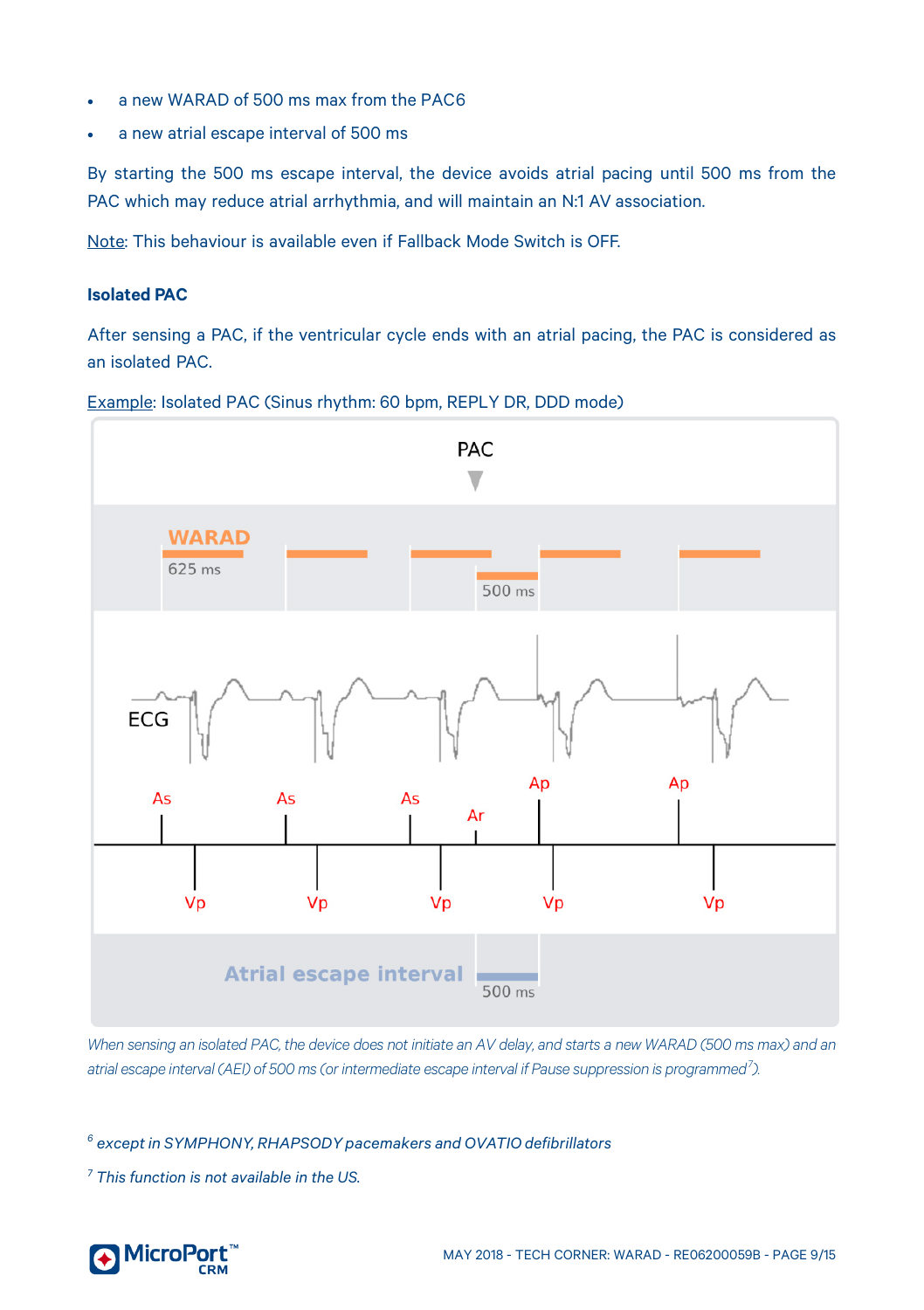On the atrial pacing following the PAC, the device triggers a short AV delay in order to optimize the atrial detection. The short AV delay is equal to 110 ms or to the exercise AV delay if programmed shorter. See the section "*AV Delays*" on pag[e 13,](#page-12-0) for more details.

Note: This scenario can occur only if the PAC is not conducted to the ventricle. If the PAC is conducted to the ventricle, the ventricular cycle ends without atrial pacing.



Example: Isolated PAC (Sinus rhythm: 60 bpm, REPLY DR, DDD mode)

<span id="page-9-0"></span>*On the Ap, the device triggers a short AV delay = Min [Exercise AV Delay ; 110 ms]*

#### **Suspected atrial arrhythmia phase**

As soon as a PAC is detected in the ventricular cycle and the cycle does not end with an atrial pacing, the device considers this cycle as a cycle in suspicion and enters in suspicion phase of atrial arrhythmia.

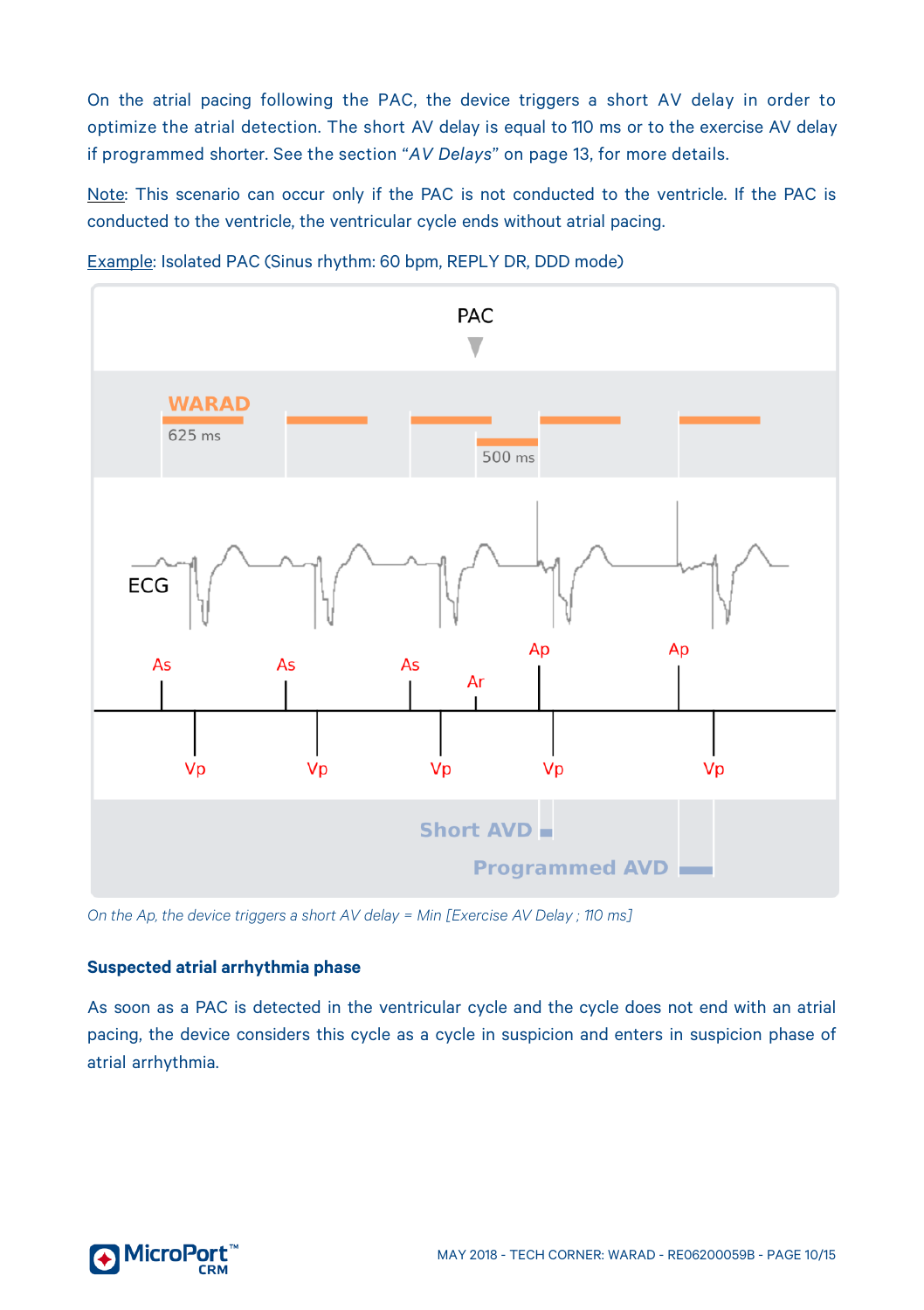

#### Example: Two consecutive PACs (Sinus rhythm: 60 bpm, REPLY DR, DDD mode)

*Each atrial event sensed within the WARAD (PAC) starts a new WARAD of 500 ms. The ventricular cycle containing the two PACs is considered as a cycle of suspicion of atrial arrhythmia.*

Note: In this example, ventricular pacing occurs after a very short AV delay triggered on the second PAC in order to extend the atrial sensing window on the next cycle. See the section "*Ventricular rate management during the suspicion phase*" on pag[e 12](#page-11-0) in this article.

As long as a PAC is detected in the following ventricular cycles, the device remains in suspicion phase of atrial arrhythmia.

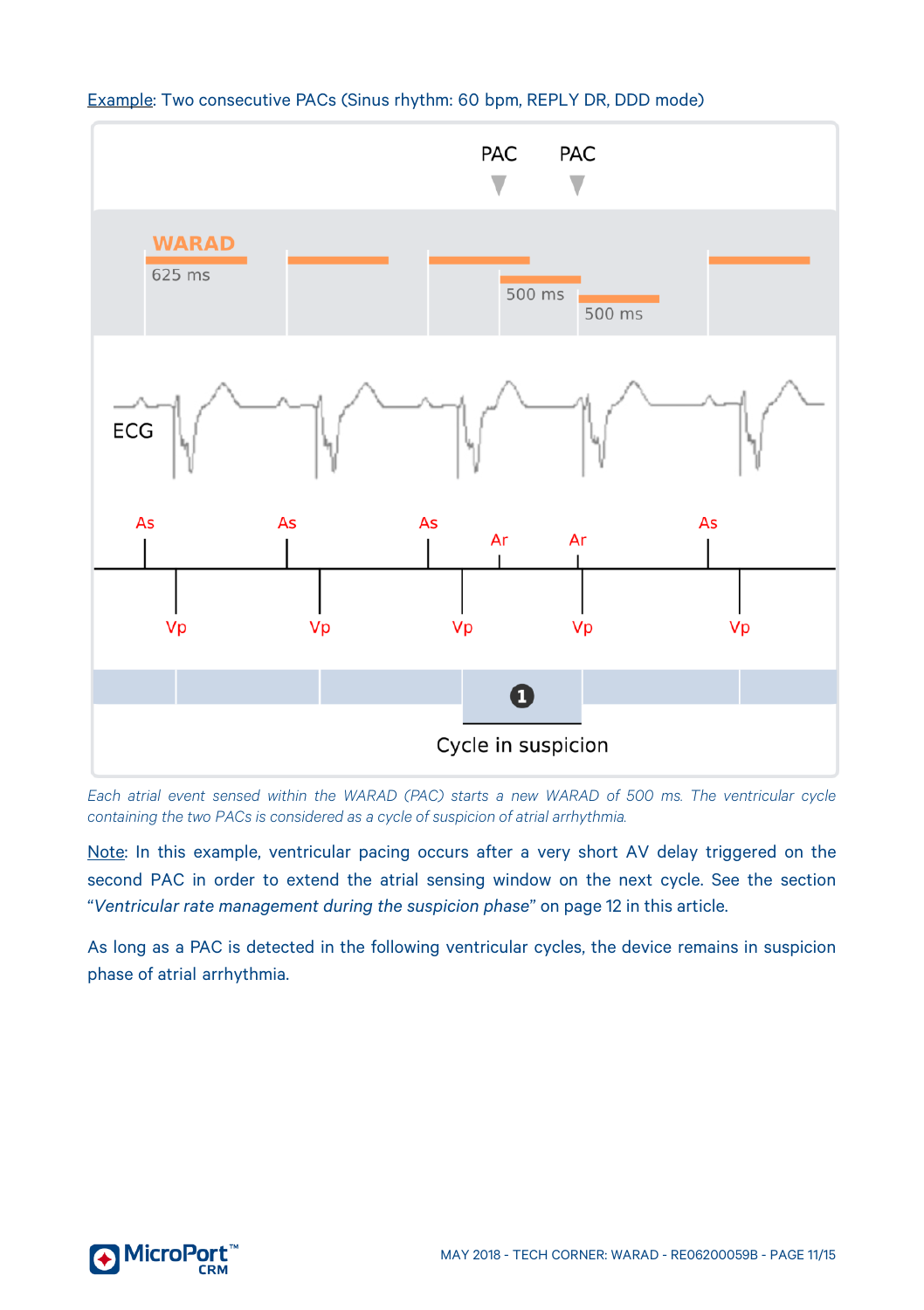#### Example: Onset of an atrial arrhythmia (REPLY DR, DDD mode)



*Ar markers trigger a WARAD. All ventricular cycles are considered as cycles in suspicion of atrial arrhythmia since they contain PACs (Ar)*

#### <span id="page-11-0"></span>**Ventricular rate management during the suspicion phase**

During the suspicion phase of the atrial arrhythmia, the maximum ventricular pacing rate is limited to 120 bpm<sup>[8](#page-11-1)</sup> thanks to the following functioning:

The device measures the V-PAC interval when detecting the **second** PAC in the cycle:

- If V-PAC interval is < 469 ms, the device does not trigger any AV delay and waits for the next PAC.
- If V-PAC interval is ≥ 469 ms, the device triggers a very short AV delay (31 ms) and paces the ventricle.

<span id="page-11-1"></span><sup>8</sup> If the programmed max pacing rate is lower than 120 bpm, the device will apply the programmed max rate *during the suspicion phase of the atrial arrhythmia*

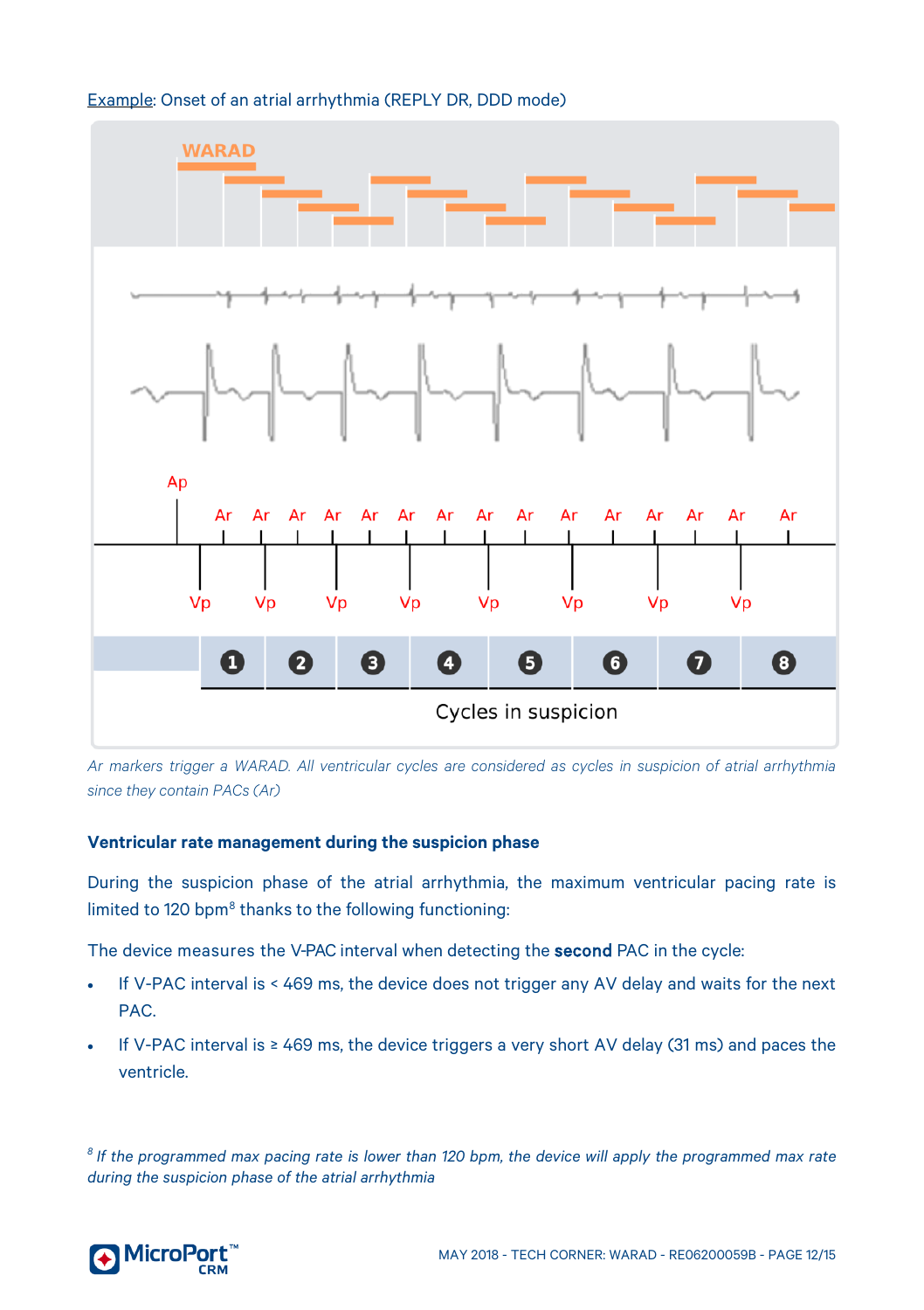Thus, during the suspicion phase of atrial arrhythmia, the maximum ventricular pacing interval is at least 500 ms (469 ms + 31 ms), i.e. the ventricular pacing rate is limited to 120 bpm.<sup>6</sup>

Example: Onset of an atrial arrhythmia (REPLY DR)



*When the V-PAC interval is > or equal to 469 ms, the device triggers a 31 ms AV delay. The max ventricular pacing rate is then limited to 120 bpm (500 ms)*

#### <span id="page-12-0"></span>**AV Delays**

In order to optimize the atrial sensing on the cycle following a PAC (i.e. atrial event detected within the WARAD), the AV delay is:

- 110 ms (or the exercise AV delay, if programmed shorter) after the paced atrial event (Ap)
- 31 ms after the sensed atrial event (Ar) when the 469 ms interval has been reached

If no PAC is present in the previous ventricular cycle, the AV delay is the programmed AV delay.

Note: On PAC detection and during the suspicion phase, the atrial sensing is automatically set to 0.4 mV if the atrial Autosensing is programmed to "AUTO" (in MicroPort Pacemakers and CRT-P models only).

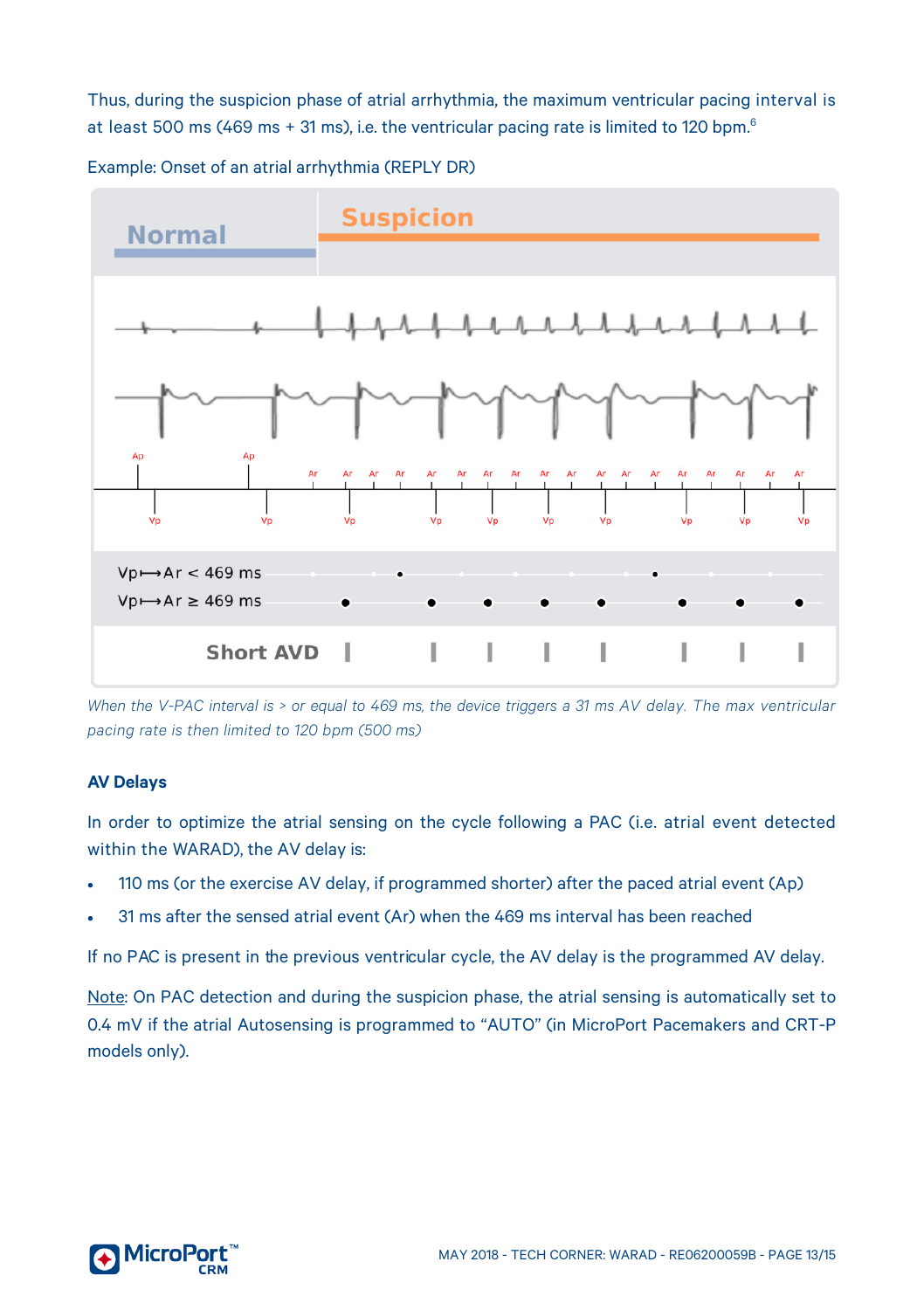### Example: REPLY DR, MicroPort programmer, AIDA[9](#page-13-0) screen.



<span id="page-13-0"></span>*<sup>9</sup> Automatic Interpretation for Diagnosis Assistance*